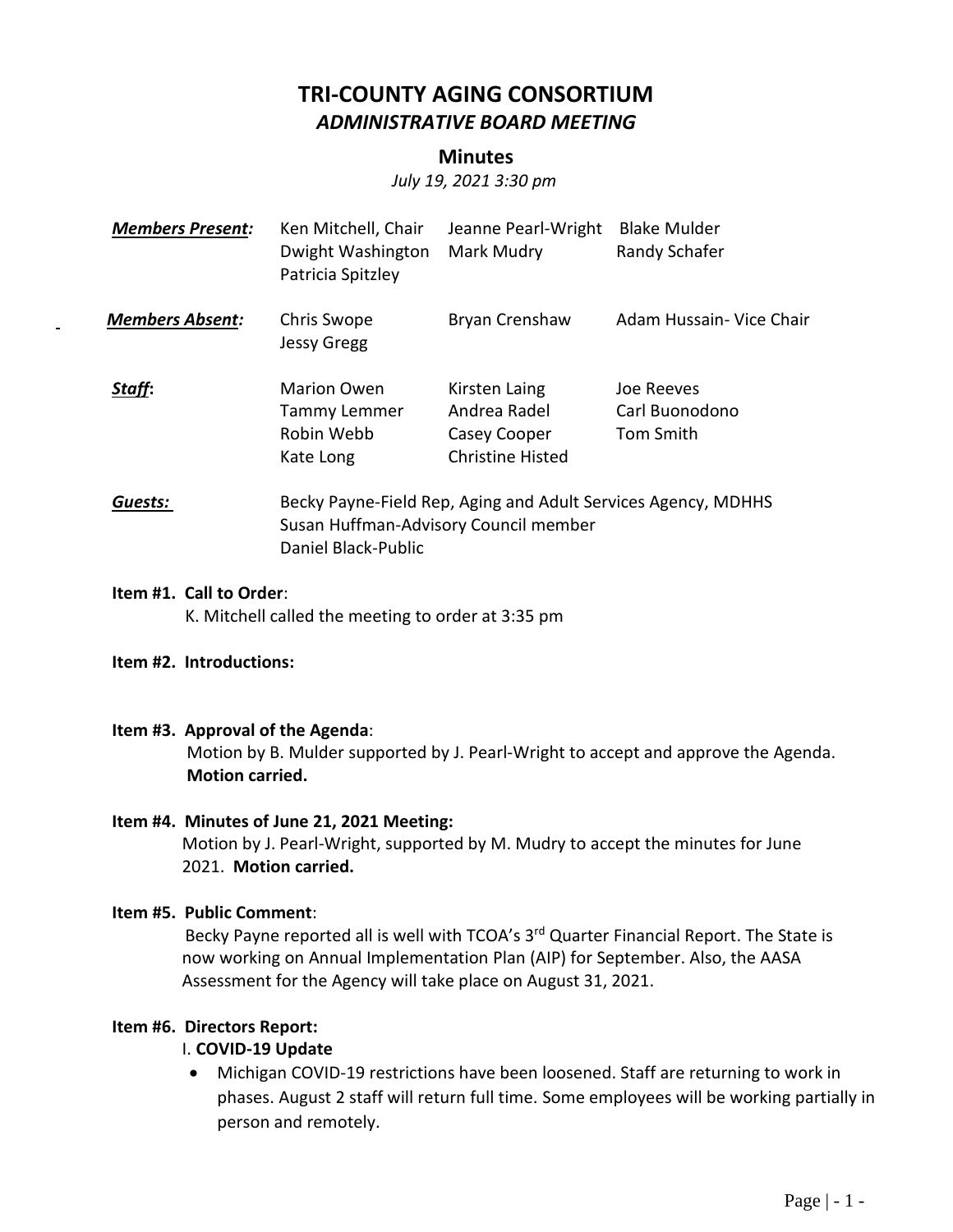- TCOA staff COVID-19 committee recommended that staff continue to wear mask until the process of documenting vaccination status has been completed by all staff. The "Tri County Office on Aging Workplace Face Covering & Social Distancing Policy" will go into effect.
- It was attached for the health and safety of the clients; All Staff must wear face covering when providing face-to-face contact. Staff are not making in person visit until we have more directions from the State but will continue to communicate with clients either through phone, email, or Zoom. TCOA will honor all requests for clients that only vaccinated staff or volunteers visit their home.
- Senior Dine congregate sites will begin opening for service on August 2 through September 3. Meals will continue to be delivered to several pick-up sites once a week and Home delivered meals will start daily delivery on August 23. Adult Day Care centers are beginning to open.
- Some Evidence Based classes have continued remotely.
- COVID-19 Preparedness and Response Plan has been revised to comply with the changes.
- Office will remain closed to the public until full staff returns but making limited appointments with clients who need assistance in person.

#### **II. Other:**

- The State supplemental budget for this year has not been passed by the legislature as well as the FY 2022 budget. K-12education budget has passed. Proposed increases in funds for programs through AASA (Aging and Adult Services) and Medicaid Waiver/Project Choices. The permanent increase of \$2/hour is included in the FY 2022 proposed budget.
- The Area Agencies on Aging Association of Michigan is opposed to transforming the Community Mental Health system to a fully integrated system (medical and behavioral health) controlled by private plans, excluding local Community Mental Health systems that deliver person-centered, quality services to this vulnerable population. A letter, supported by all 16 area agencies, is being drafted opposing such drastic changes.

### **Item #7. Planning, Advocacy & Development:**

#### **A. Evidence-Based Programs update:**

Christine Histed gave an update on the Evidence Based program including data and statistics from previous years. The power point will be sent to members.

#### **B. Annual Report:**

Kate Long gave an overview of the Annual Report including service impact, service data, and agency financials. It is available on the TCOA website.

#### **Item #8. Finance:**

#### **A. May 2021 Financial Report:**

J. Reeves presented the May 2021 Financial Reports. Motion by B. Mulder supported by D. Washington to accept the May 2021 Financial Reports. (see exhibit 9.1-9.18). **Motion carried by role call.**